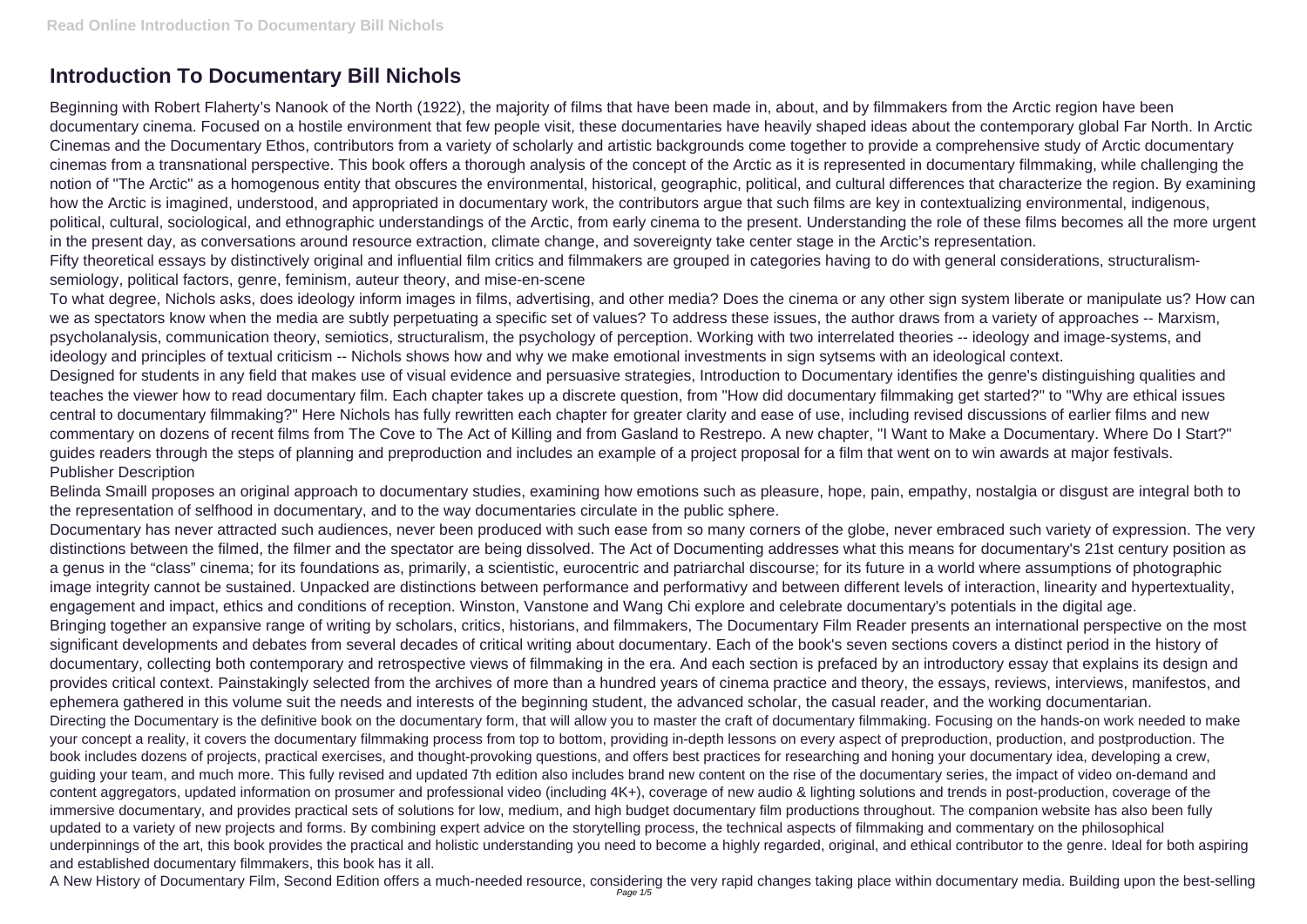2005 edition, Betsy McLane keeps the same chronological examination, factual reliability, ease of use and accessible prose style as before, while also weaving three new threads - Experimental Documentary, Visual Anthropology and Environmental/Nature Films - into the discussion. She provides emphasis on archival and preservation history, present practices, and future needs for documentaries. Along with preservation information, specific problems of copyright and fair use, as they relate to documentary, are considered. Finally, A History of Documentary Film retains and updates the recommended readings and important films and the end of each chapter from the first edition, including the bibliography and appendices. Impossible to talk learnedly about documentary film without an audio-visual component, a companion website will increase its depth of information and overall usefulness to students, teachers and film enthusiasts.

Provides a one-of-a-kind overview of the most important topics and issues in documentary history and criticism.

In what ways do films influence and interact with society? What social forces determine the kinds of movies that get made? How do movies reinforce—and sometimes overturn—social norms? As societies evolve, do the films that were once considered 'great' slip into obscurity? Which ones? Why? These questions, and many others like them, represent the mainstream of scholarly film studies today. In Engaging Cinema, Bill Nichols offers the first book for introductory film students that tackles these topics head-on. Published in a handy 'trade paperback' format, Engaging Cinema is inexpensive and utterly unique in the field—a perfect complement to or replacement for standard film texts.

Thirty-five years of nonfiction films offer a unique lens on twentieth-century French social issues Critical Mass is the first sustained study to trace the origins of social documentary filmmaking in France back to the late 1920s. Steven Ungar argues that socially engaged nonfiction cinema produced in France between 1945 and 1963 can be seen as a delayed response to what filmmaker Jean Vigo referred to in 1930 as a social cinema whose documented point of view would open the eyes of spectators to provocative subjects of the moment. Ungar identifies Vigo's manifesto, his 1930 short À propos de Nice, and late silent-era films by Georges Lacombe, Boris Kaufman, André Sauvage, and Marcel Carné as antecedents of postwar documentaries by Eli Lotar, René Vautier, Alain Resnais, Chris Marker, and Jean Rouch, associated with critiques of colonialism and modernization in Fourth and early Fifth Republic France. Close readings of individual films alternate with transitions to address transnational practices as well as state- and industry-wide reforms between 1935 and 1960. Critical Mass is an indispensable complement to studies of nonfiction film in France, from Georges Lacombe's La Zone (1928) to Chris Marker's Le Joli Mai (1963).

Can the documentary be useful? Can a film change how its viewers think about the world and their potential role in it? In Kill the Documentary, the award-winning director Jill Godmilow issues an urgent call for a new kind of nonfiction filmmaking. She critiques documentary films from Nanook of the North to the recent Ken Burns/Lynn Novick series The Vietnam War. Tethered to what Godmilow calls the "pedigree of the real" and the "pornography of the real," they fail to activate their viewers' engagement with historical or present-day problems. Whether depicting the hardships of poverty or the horrors of war, conventional documentaries produce an "us-watching-them" mode that ultimately reinforces self-satisfaction and self-absorption. In place of the conventional documentary, Godmilow advocates for a "postrealist" cinema. Instead of offering the faux empathy and sentimental spectacle of mainstream documentaries, postrealist nonfiction films are acts of resistance. They are experimental, interventionist, performative, and transformative. Godmilow demonstrates how a film can produce meaningful, useful experience by forcefully challenging ways of knowing and how viewers come to understand the world. She considers her own career as a filmmaker as well as the formal and political strategies of artists such as Luis Buñuel, Georges Franju, Harun Farocki, Trinh T. Minh-ha, Rithy Panh, and other directors. Both manifesto and guidebook, Kill the Documentary proposes provocative new ways of making and watching films.

Blurred Boundaries explores decisive moments when the traditional boundaries of fiction/nonfiction, truth and falsehood blur. Nichols argues that a history of social representation in film, television and video requires an understanding of the fate of both contemporary and older work. Traditionally, film history and cultural studies sought to place films in a historical context. Nichols proposes a new goal: to examine how specific works, old and new, promote or suppress a sense of historical consciousness. Examining work from Eisenstein's Strike to the Rodney King videotape, Nichols interrelates issues of formal structure, viewer response and historical consciousness. Simultaneously, Blurred Boundaries radically alters the interpretive frameworks offered by neo-formalism and psychoanalysis: Comprehension itself becomes a social act of transformative understanding rather than an abstract mental process while the use of psychoanalytic terms like desire, lack, or paranoia to make social points metaphorically yields to a vocabulary designed expressly for historical interpretation such as project, intentionality and the social imaginary. An important departure from prevailing trends in many fields, Blurred Boundaries offers new directions for the study of visual culture. Documentaries such as Zana Briski and Ross Kauffman's Born into Brothels, Michael Moore's Fahrenheit 9/11, Jeffrey Blitz's Spellbound, along with March of the Penguins and An Inconvenient Truth have achieved critical as well as popular success. Although nonfiction film may have captured imaginations, many viewers enter and leave theaters with a nanve concept of "truth" and "reality"-for them, documentaries are information sources. But is truth or reality readily available, easily acquired, or undisputed? Or do documentaries convey illusions of truth and reality? What aesthetic means are used to build these illusions? A documentary's sounds and images are always the product of selection and choice, and often underscore points the filmmaker wishes to make. Crafting Truth illuminates the ways these films tell their stories; how they use the camera, editing, sound, and performance; what rhetorical devices they employ; and what the theoretical, practical, and ethical implications of these choices are. Complex documentary concepts are presented through easily accessible language, images, and a discussion of a wide range of films and videos to encourage new ways of thinking about and seeing nonfiction film.

Originally released in 1998, Documenting the Documentary responded to a scholarly landscape in which documentary film was largely understudied and undervalued aesthetically, and analyzed instead through issues of ethics, politics, and film technology. Editors Barry Keith Grant and Jeannette Sloniowski addressed this gap by presenting a useful survey of the artistic and persuasive aspects of documentary film from a range of critical viewpoints. This new edition of Documenting the Documentary adds five new essays on more recent films in addition to the text of the first edition. Thirty-one film and media scholars, many of them among the most important voices in the area of documentary film, cover the significant developments in the history of documentary filmmaking from Nanook of the North (1922), the first commercially released documentary feature, to contemporary independent film and video productions like Werner Herzog's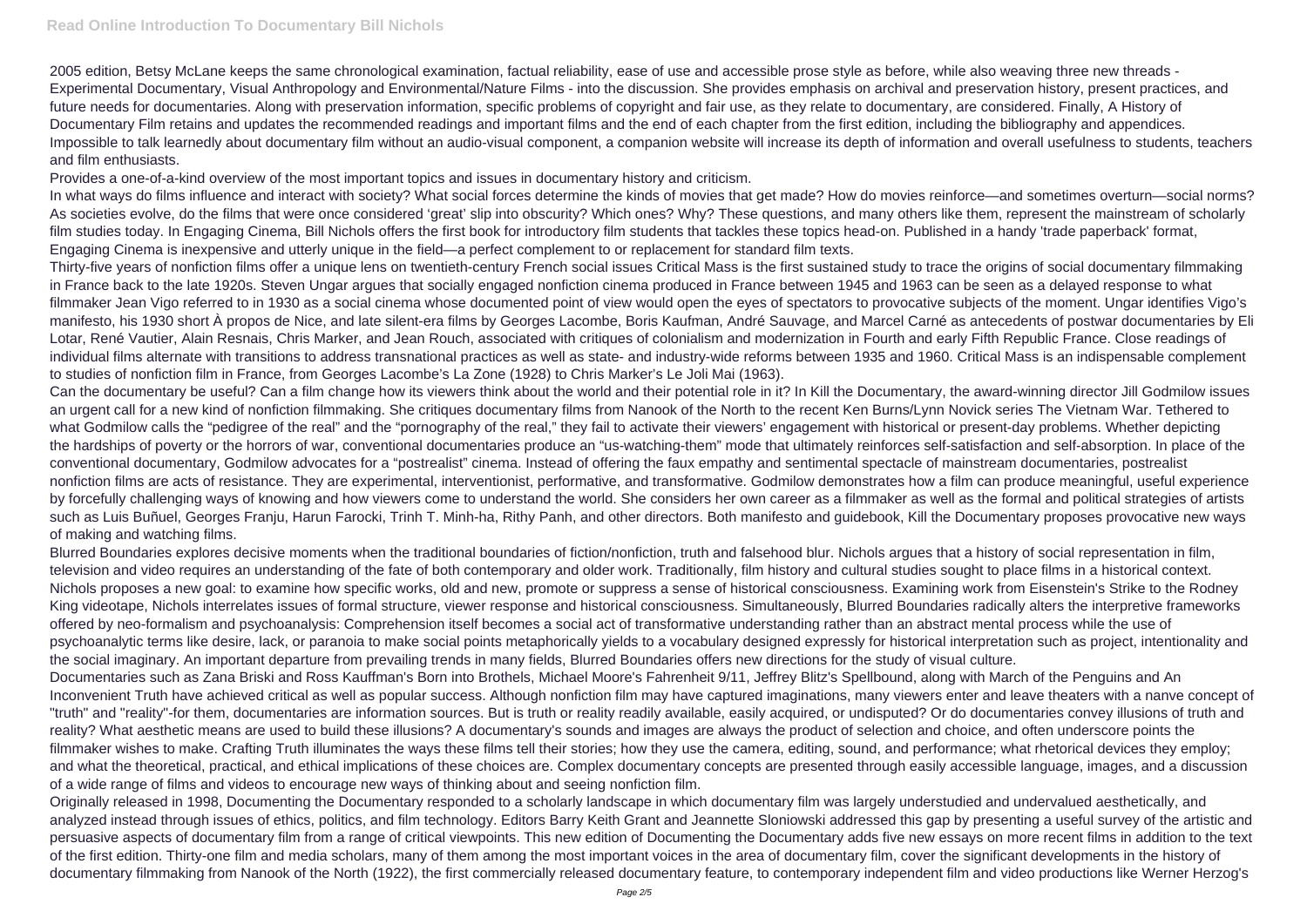## **Read Online Introduction To Documentary Bill Nichols**

Grizzly Man (2005) and the controversial Borat (2006). The works discussed also include representative examples of many important national and stylistic movements and various production contexts, from mainstream to avant-garde. In all, this volume offers a series of rich and revealing analyses of those "regimes of truth" that still fascinate filmgoers as much today as they did at the very beginnings of film history. As documentary film and visual media become increasingly important ways for audiences to process news and information, Documenting the Documentary continues to be a vital resource to understanding the genre. Students and teachers of film studies and fans of documentary film will appreciate this expanded classic volume. New Documentary: A Critical Introduction provides a comprehensive account of the last two decades of documentary filmmaking in Britain, the US and Europe. Stella Bruzzi's engaging textbook discusses key genres, filmmakers, and issues for the study of non-fiction film and television, including: \* key texts such as the Zapruder film of Kennedy's assassination, Shoah, Hoop Dreams and Michael Apted's 7 Up series \* documentary genres, from current affairs programming to 'fly on the wall' documentaries to 'reality tv' series \* the work of documentary filmmakers such as Emile de Antonio, Fred Wiseman, Nick Broomfield, Molly Dineen and Paul Watson \* the work of avant-garde filmmakers such as Chris Marker, Patrick Keiller, Peter Greenaway and Wim Wenders, whose films challenge conventions of documentary filmmaking \* movies based on historical events, such as 'JFK' and 'Nixon' \* faux documentaries such as This is Spinal Tap, Bob Roberts and Man Bites Dog \* gender identity, queer theory, performance, 'race' and spectatorship. Bruzzi shows how theories of documentary filmmaking can be applied to contemporary texts and genres, and discusses the relationship between recent, innovative examples of the genre and the more established canon of documentary. A key collection of essays that looks at the specific issues related to the documentary form. Questions addressed include `What is documentary?' and `How fictional is nonfiction?' Presents a history of the documentary film

A collection of articles that appeared in the journal "film quarterly" that appeared over the last 40 years.

Thesis (M.A.) from the year 2008 in the subject Film Science, grade: 1,3, Humboldt-University of Berlin (Anglistik und Amerikanistik), language: English, abstract: The subject of this paper is documentary film and Direct Cinema as a particular movement in documentary history. Direct Cinema emerged as an innovative form of filmmaking in the United States in the early 1960s, using new technologies and revitalizing documentary in a break with both traditional forms of both documentary and classical Hollywood cinema. Direct Cinema developed an observational filmmaking method that relied on giving up control by minimizing the filmmakers' intervention before and during the shooting, with no preconceptions of the finished product. The methods the filmmakers employed drew on realist techniques such as long takes and free-moving cameras, promoting an uncontrolled documentary of immediacy and focusing on the reality effect of the moment of shooting. The result was expressive footage, for which the

Documentary Storytelling has reached filmmakers and filmgoers worldwide with its unique focus on the key ingredient for success in the growing global documentary marketplace: storytelling. This practical guide reveals how today's top filmmakers bring the tools of narrative cinema to the world of nonfiction film and video without sacrificing the rigor and truthfulness that give documentaries their power. The book offers practical advice for producers, directors, editors, cinematographers, writers and others seeking to make ethical and effective films that merge the strengths of visual and aural media with the power of narrative storytelling. In this new, updated edition, Emmy Award-winning author Sheila Curran Bernard offers: New strategies for analyzing documentary work New conversations with filmmakers including Stanley Nelson (The Black Panthers), Kazuhiro Soda (Mental), Orlando von Einsiedel (Virunga), and Cara Mertes (JustFilms) Discussions previously held with Susan Kim (Imaginary Witness), Deborah Scranton (The War Tapes), Alex Gibney (Taxi to the Dark Side), and James Marsh (Man on Wire). "Documentary Resistance: Social Change and Participatory Media offers a new approach to understanding the networked capacity of documentary media to create public commons areas, crafting connections between unlikely interlockers. In this process communities invest in the exchange of documentary moving image discourse around politics and social change. This book advances a new argument suggesting the social change capacity of documentary is found in the genre's ability to establish forms of collective identification and political agency capable of producing and sustaining activist media cultures. Organized activist media publics often take on the necessary heavy lifting of political struggle, work that cannot be accomplished with the media screen alone. This book advances the creation of a conceptual, theoretical, and historical space in which documentary and social change can be examined. This interdisciplinary project draws upon research in cinema, media, and communication studies as well as cultural theory to explore how political ideas move into participatory action. This book will take a distinctive approach, attempting to understand how struggles for social justice are located, reflected, and represented on the documentary screen, but also in pre- and post-production processes. To address this living history, this project includes over sixty completed unpublished field interviews with documentary filmmakers, critics, funders, activists, and distributors. This will create a dynamic and practice-inclusive space in which documentary can be investigated"--

Introduction to Documentary provides a one-of-a-kind overview of the most important topics and issues in documentary history and criticism. Designed for students in any field that makes use of visual evidence and persuasive strategies, from the law to anthropology, and from history to journalism, this book spells out the distinguishing qualities of documentary. A wide-ranging and freewheeling form of filmmaking, documentary has not yet received a proper, written introduction to its public, or its future makers. Introduction to Documentary is not organized as a history of the form although its examples span a century of filmmaking. Instead, this book offers suggestive answers to basic issues that have stood at the center of all debate on documentary from its very beginnings to today. Each chapter takes up a distinct question from "How did documentary filmmaking get started?" to "Why are ethical issues central to documentary?" These questions move through issues of ethics, form, modes, voice, history and politics, among others. A final chapter addresses the question of how to write about documentary in a clear, convincing manner. Introduction to Documentary provides the foundational key to further explorations in this exceptionally vital area of filmmaking today.

This groundbreaking edited collection is the first major study to explore the intersection between cognitive theory and documentary film studies, focusing on a variety of formats, such as first-person, wildlife, animated and slow TV documentary, as well as docudrama and web videos. Documentaries play an increasingly significant role in informing our cognitive and emotional understanding of today's massmediated society, and this collection seeks to illuminate their production, exhibition, and reception. Taking an interdisciplinary approach, the essays draw on the latest research in film studies, the neurosciences, cultural studies, cognitive psychology, social psychology, and the philosophy of mind. With a foreword by documentary studies pioneer Bill Nichols and contributions from both theorists and practitioners, this volume firmly demonstrates that cognitive theory represents a valuable tool not only for film scholars but also for filmmakers and practice-led researchers. Introduction to Documentary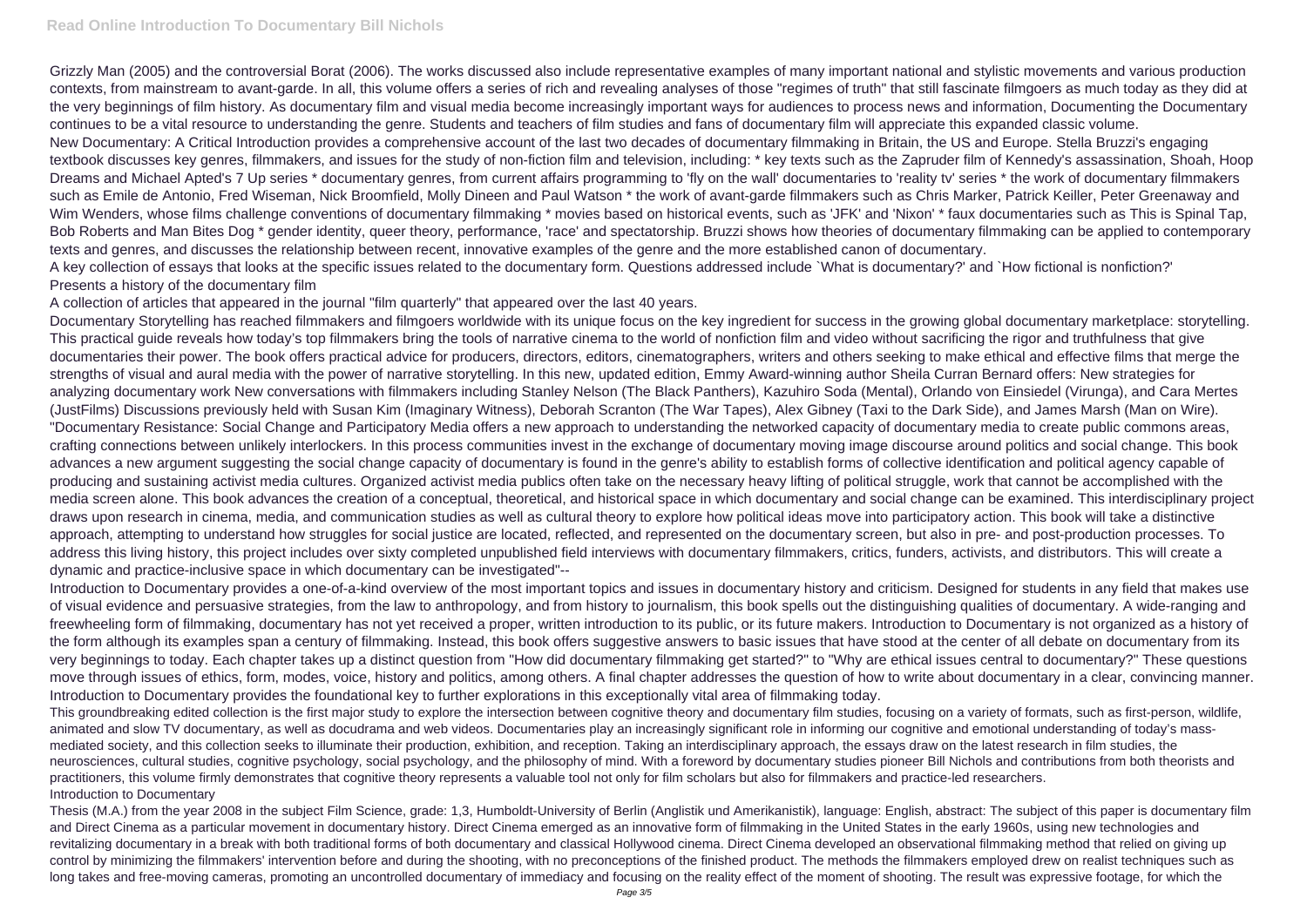filmmakers developed a form of representation that relied on the inherent continuity of the filmed event, avoiding the narration and interpretation common to traditional documentary films. Regarded as one of the founders of the postwar American independent cinema, Maya Deren was a poet, photographer, ethnographer and filmaker. These essays examine Deren's writings, films, and legacy from a variety of perspectives.

This new edition of Bill Nichols's bestselling text provides an up-to-date introduction to the most important issues in documentary history and criticism. Designed for students in any field that makes use of visual evidence and persuasive strategies, Introduction to Documentary identifies the distinguishing qualities of documentary and teaches the viewer how to read documentary film. Each chapter takes up a discrete question, from "How did documentary filmmaking get started?" to "Why are ethical issues central to documentary filmmaking?" Carefully revised to take account of new work and trends, this volume includes information on more than 100 documentaries released since the first edition, an expanded treatment of the six documentary modes, new still images, and a greatly expanded list of distributors. This book provides the first comprehensive overview of the global landscape of documentary film festivals. Contributors from across the globe offer in-depth analysis of both internationally renowned and more alternative festivals, including Hot Docs (Canada), Nyon (Switcherland), Yamagata (Japan), DocChina, Full Frame (US), Belgrade (former Yugoslavia), Vikalp (India), and DocsBarcelona (Catalonia, Spain), among others. With a special focus on historical and political developments, this first volume draws a map of documentary festivals operating today, and then looks at their origins and evolution. This volume is organized in three sections: the first addresses methodological problems film historians and social scientists face when researching documentary film festivals, the second looks at the historical development of this circuit within the wider frame of history of world and national cinemas, and the third reflects on how politics find their way through festival programs and actions. Curatorial, organizational, industrial and political changes occurred in the festival realm addressed in this book help better understand how these affected documentary production, distribution, curation, exhibition and reception up to this day.

The Documentary Filmmaker's Roadmap is a concise and practical guide to making a feature-length documentary film—from funding to production to distribution, exhibition and marketing. Using her awardwinning film Musicwood—a New York Times Critics' Pick—as a case study, director Maxine Trump guides the reader through the complex lifecycle of the documentary Film. Her interviews with lawyers, funders, distributors, TV executives and festival programmers provide a behind-the-scenes look that will assist readers on their own filmmaking journey. Written from the perspective of a successful documentary filmmaker, the book covers mistakes made and lessons learned, a discussion on the documentary genre, crowdfunding, pre-production through post, test screenings, the festival circuit distribution, legal pitfalls, fair use and more. Perfect for documentary filmmaking students and aspiring filmmakers alike, this book emphasizes the skills needed to succeed in a competitive production market. An appendix includes useful web links for further study, a list of films for recommended viewing and sample release forms. This concise quide is ideal for the classroom or as a quick reference out in the field, at a budget meeting or in the editing room.

The third edition of Bill Nichols's best-selling text provides an up-to-date introduction to the most important issues in documentary history and criticism. A new chapter, "I Want to Make a Documentary: Where Do I Start?" guides readers through the steps of planning and preproduction and includes an example of a project proposal for a film that went on to win awards at major festivals. Designed for students in any field that makes use of visual evidence and persuasive strategies, Introduction to Documentary identifies the genre's distinguishing qualities and teaches the viewer how to read documentary film. Each chapter takes up a discrete question, from "How did documentary filmmaking get started?" to "Why are ethical issues central to documentary filmmaking?" Here Nichols has fully rewritten each chapter for greater clarity and ease of use, including revised discussions of earlier films and new commentary on dozens of recent films from The Cove to The Act of Killing and from Gasland to Restrepo. The art and legacy of a towering figure in the independent film movement.

Virtual Voyages illuminates the pivotal role of travelogues within the history of cinema. The travelogue dominated the early cinema period from 1895 to 1905, was central to the consolidation of documentary in the 1910s and 1920s, proliferated in the postwar era of 16mm distribution, and today continues to flourish in IMAX theaters and a host of non-theatrical venues. It is not only the first chapter in the history of documentary but also a key element of ethnographic film, home movies, and fiction films. In this collection, leading film scholars trace the intersection of technology and ideology in representations of travel across a wide variety of cinematic forms. In so doing, they demonstrate how attention to the role of travel imagery in film blurs distinctions between genres and heightens awareness of cinema as a technology for moving through space and time, of cinema itself as a mode of travel. Some contributors take a broad view of travelogues by examining the colonial and imperial perspectives embodied in early travel films, the sensation of movement that those films evoked, and the role of live presentations such as lectures in our understanding of travelogues. Other essays are focused on specific films, figures, and technologies, including early travelogues encouraging Americans to move to the West; the making and reception of the documentary Grass (1925), shot on location in Turkey, Syria, Iraq, and Iran; the role of travel imagery in 1930s Hollywood cinema; the late-twentieth-century 16mm illustrated-lecture industry; and the panoramic possibilities presented by IMAX technologies. Together the essays provide a nuanced appreciation of how, through their representations of travel, filmmakers actively produce the worlds they depict. Contributors. Rick Altman, Paula Amad, Dana Benelli, Peter J. Bloom, Alison Griffiths, Tom Gunning, Hamid Naficy, Jennifer Lynn Peterson, Lauren Rabinovitz, Jeffrey Ruoff, Alexandra Schneider, Amy J. Staples

Contemporary Documentary offers a rich survey of the rapidly expanding landscape of documentary film, television, video, and new media. The collection of original essays addresses the emerging forms, popular genres, and innovative approaches of the digital era. The anthology highlights geographically and thematically diverse examples of documentaries that have expanded the scope and impact of non-fiction cinema and captured the attention of global audiences over the past three decades. It also explores the experience of documentary today, with its changing dynamics of production, collaboration, distribution, and exhibition, and its renewed political and cultural relevance. The twelve chapters - featuring engaging case studies and written from a wide range of perspectives including film theory, social theory, ethics, new media, and experience design - invite students to think critically about documentary as a vibrant field, unrestricted in its imagination and quick in its response to new forms of filmmaking. Offering a methodical exploration of the expansive reach of documentary as a creative force in the media and society of the twenty-first century, Contemporary Documentary is an ideal collection for students of film, media, and communication who are studying documentary film. Powerfully posing questions of ethics, ideology, authorship and form, documentary film has never been more popular than it is today. Edited by one of the leading British authorities in the field, The Documentary Film Book is an essential guide to current thinking on documentary film. In a series of fascinating essays, key international experts discuss the theory of documentary, outline current understandings of its history (from pre-Flaherty to the post-Griersonian world of digital 'i-Docs'), survey documentary production (from Africa to Europe, and from the Americas to